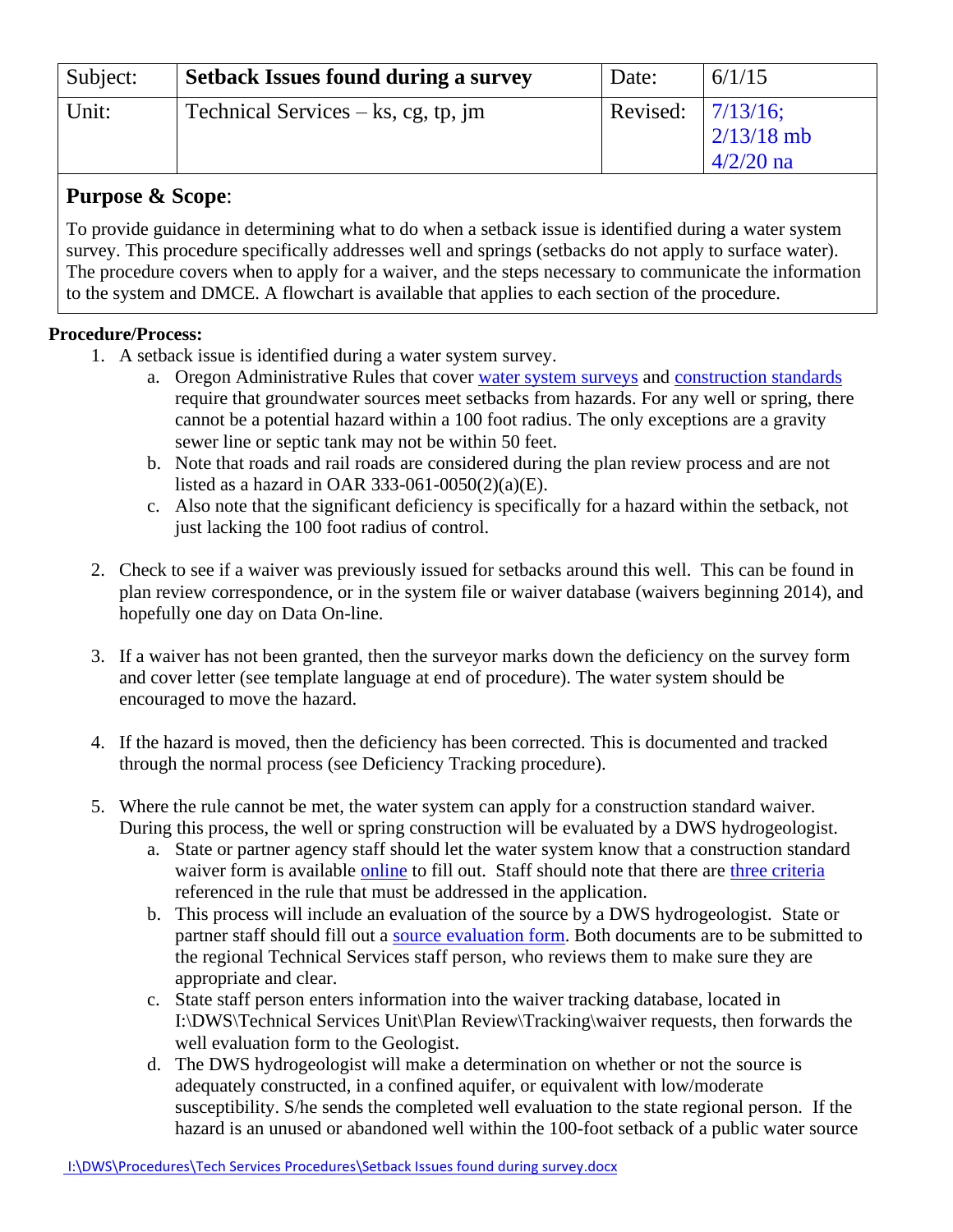and the hydrogeologist determines this well to be adequately constructed, it is no longer considered a hazard and a setback waiver is not needed. The water system should be informed of the outcome.

- e. The State Regional person provides the waiver request and GW source evaluation to their manager. Let's evaluate over time if it makes sense to continue to route things through the state technical person if it's a partner system.
- 6. The Technical Services managers review the documents.
	- a. If the source is properly constructed in a confined aquifer, the manager can approve the construction standard waiver.
	- b. If the source is not properly constructed or is in a semi or unconfined aquifer but the geologists determine there is low susceptibility/sensitivity, the waiver may also be approved.
	- c. Otherwise, the waiver is denied due to lack of acceptable alternate measure to protect public health.
	- d. The Geologists may make a specific recommendation on whether they feel a waiver is appropriate on a case-by-case basis.
	- e. The manager enters the approval information about the waiver into the Waiver database.
	- f. The manager communicates with the State Tech person, who communicates with the Regulating agency person.
- 7. Communications and resolution:
	- a. If a waiver is approved, the regulating agency should provide a copy of the waiver to the system. The significant deficiency is considered corrected on the date of the waiver approval and can be documented and tracked as normal.
	- b. If a waiver is not granted, the system is notified (appropriate format to be determined by regulating agency) that they need to correct the deficiency in another way. The unresolved deficiency is displayed online but will not receive a violation or be considered for formal enforcement unless a water quality problem exists.
- 8. During future surveys, if the setback hazard still exists and a waiver was not approved, then the surveyor must mark it as a deficiency. If there are any changes in risk (more cattle, deterioration of chemical storage tanks, etc.), the situation should be re-evaluated. In the letter to the system, the surveyor must note that the deficiency was previously noted and is considered unresolved. As long as the setback hazard exists, the water system is not eligible for an "outstanding performer" designation.
- 9. A note about the rationale for this procedure. Oregon made the decision that a groundwater source not meeting the setbacks to a contaminant is a significant deficiency that represents a health risk and therefore needs to be corrected. However, we realize that some of these situations are unresolvable without large capital expenditures that are not realistic. Rather than just approve these situations, we are noting them, reminding them of the non-compliance and public health risk with each survey. In some cases we may require additional monitoring. Additional monitoring alone is not an adequate alternate measure to protect public health as it is reactive rather than proactive, and in many cases may not actually provide additional public health protection (e.g., VOCs near the well of a transient system, or coliform monitoring at a well that isn't chlorinated and are already sampling monthly). We also want to be consistent with the plan review process regarding setback issues and not approve something in conflict with construction standards or is a significant deficiency that could be a risk.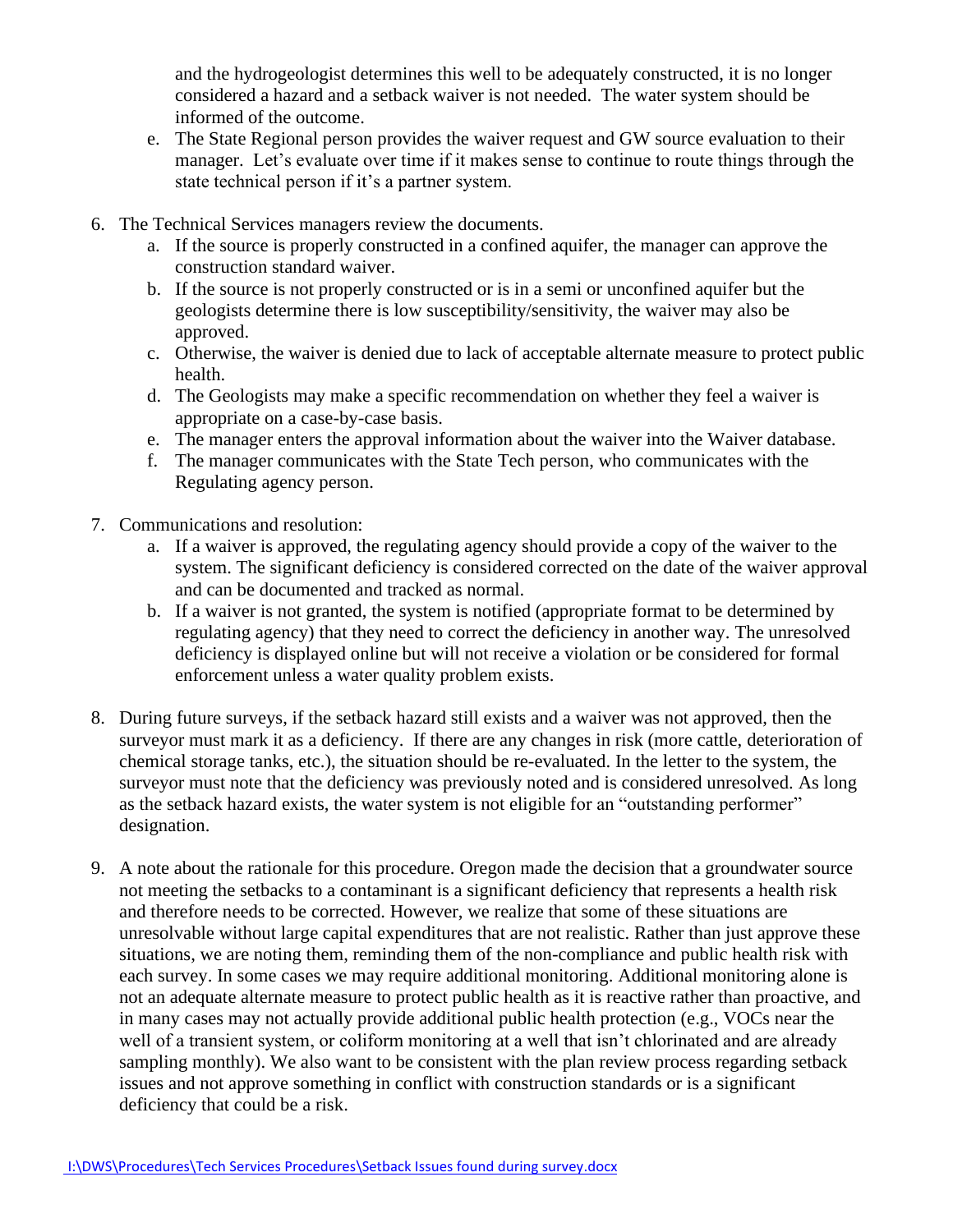Sample language for surveys:

The significant deficiencies and rule violations noted are as follows:

1. **Wells do not meet setbacks from hazards.** Oregon Administrative Rules that cover [water system surveys](http://public.health.oregon.gov/HealthyEnvironments/DrinkingWater/Rules/Documents/61-0075.pdf#page=2) and [construction standards](http://public.health.oregon.gov/HealthyEnvironments/DrinkingWater/Rules/Documents/61-0050.pdf) require that groundwater sources meet setbacks from hazards. [Potential hazards] exist within the required 100 foot setback radius of well [x].

Potential contaminant sources that can be moved must be kept out of the 100 foot setback area at all times (e.g., animals no longer allowed to pasture around well or fencing around well provided; paint cans removed from well house). Removal of the hazard is considered correction of the significant deficiency.

For potential contaminant sources that cannot be easily moved, the water system can apply for a waiver of the construction standards. A construction standard waiver form is attached (also available [online](http://public.health.oregon.gov/HealthyEnvironments/DrinkingWater/PlanReview/Documents/WAIVER.doc)). In order for a waiver to be approved, an evaluation of the source by a Drinking Water Services (DWS) hydrogeologist must determine that the source is adequately constructed and in a confined aquifer or equivalent with low/moderate susceptibility.